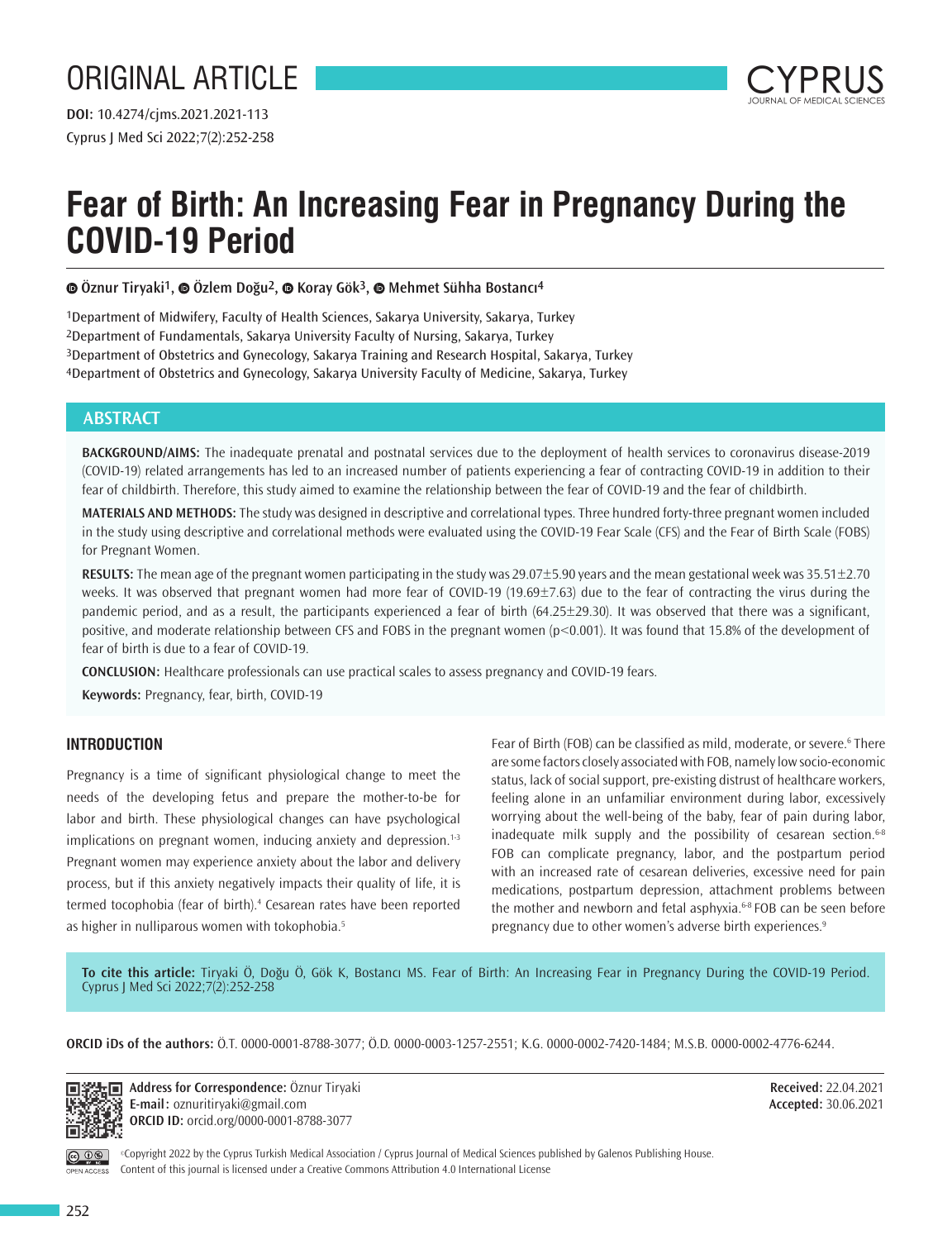FOB may be intensified during pandemics. It has been shown that anxiety and excessive stress during pregnancy are accentuated by social isolation. This may be associated with adverse birth outcomes such as premature birth.<sup>10</sup> Coronavirus disease-2019 (COVID-19) was declared a pandemic by The World Health Organization. It has led to large-scale unprecedented negative impacts on public health, the economy, social life, and education.<sup>11</sup>

Pregnant women are worried about the well-being of their unborn babies, themselves, and their loved ones. As a result, many women perceive healthcare institutions as high-risk areas in terms of contracting COVID-19, and pregnancy follow-ups have been compromised due to this fear. In addition, the inadequate prenatal and postnatal services due to the deployment of health services to COVID-19 related arrangements has led to an increased number of patients experiencing childbirth with a fear of contracting COVID-19.<sup>12</sup>

This study aims to investigate the possible relationship between the fear of childbirth and the fear of contracting COVID-19 disease during the COVID-19 pandemic.

## **MATERIALS AND METHODS**

#### **Research Type**

The study was designed in descriptive and correlational types.

#### **Research Questions**

**1.** What is the fear of birth in pregnant women in the COVID-19 period?

**2.** What is the fear of COVID-19 in pregnant women during the COVID-19 period?

**3.** Is there a relationship between the fear of birth and the fear of COVID-19 in pregnant women during the COVID-19 period?

**4.** Are there other factors affecting the development of the fear of birth in pregnant women during COVID-19?

#### **Population and Sample**

This study was conducted in the antenatal outpatient clinic of a tertiary pandemic hospital between December 1, 2020 and December 30, 2020. The study comprised pregnant women over 30 weeks of gestation presenting to a tertiary pandemic hospital in the Marmara region of Turkey. A total of 343 pregnant women included in the study were selected based on the criteria below:

- Pregnant women who can speak and write Turkish,
- Between 19 and 45 years old,
- Not previously diagnosed with COVID-19 disease,
- No pre-existing psychiatric illness,
- No high-risk pregnancy diagnosis,
- Women who consented to participate in this study.

#### **Data Collection Tools**

Data was collected via three different questionnaires; the first questionnaire consists of questions regarding demographic features.

The second was the COVID-19 fear scale questionnaire. The third was the fear of birth scale questionnaire, which was specifically designed for pregnant women. The demographic features in the first questionnaire included age, education, employment status, and risk stratification of the ongoing pregnancy.

**The Coronavirus disease-2019 (COVID-19) Fear Scale:** The COVID-19 fear scale was initially developed by Ahorsu et al.13 and adapted for use in the Turkish population by Bakioğlu et al.3 and comprises seven different points. The scale is one-dimensional and consists of seven items. There are no reverse-coded items on the scale. The scale's total score reflects the perceived (or experienced) level of fear of COVID-19 by an individual. Therefore, the higher the score, the higher the level of fear of COVID-19. The Cronbach's alpha value was found to be 0.880 during the initial scale development. We found it to be 0.979 in our study, and this value falls in the reliable range.

**The Fear of Birth Scale for Pregnant Women:** The Fear of Birth scale was developed by Haines et al.<sup>14</sup> for measuring the fear of birth, and this scale was adapted to Turkish society by Serçekus et al.<sup>15</sup>. Pregnant women were presented with the question, "How do you feel about the approaching birth?" Two different 100 mm lines are used; (0) calm and (100) worried, and (0) no fear at all, and (100) intense fear. The cut-off value for the scale is defined as 50 after calculating the average of two lines. Fear of birth is present if the score is 50 or above. This scale can be applied to both pregnant women and their partners. The Cronbach's value of this scale was found to be 0.920, and we found the Cronbach's value to be 0.785 in our study, which is consistent with the reliable range.

#### **Data Collection Process**

The data collection process was carried out voluntarily. Pregnant women attending for pregnancy follow-up were informed about the study by the researchers. A single room was arranged for the pregnant women who agreed to participate in this study to fill in the questionnaire. The researchers ventilated the room for 30 minutes after each person completed the questionnaire. Then, the next participant was taken to the room, and a new pen was given to each participant to fill in the questionnaire. The form was completed in an average of 10–15 minutes.

#### **Statistical Analysis**

Statistical analyses were conducted using the Statistical Package for Social Sciences Version 23 (SPSS Inc., Chicago, IL, USA). Number, percentage, mean and standard deviation were used in descriptive statistics. Mann–Whitney U test was used for group comparison, while Pearson chi-square test was used for scale correlation analysis. Results were accepted at a 95% confidence interval and the statistical significance as p<0.05.

Before starting this study, written approval (2020-10-27T20\_29\_46) was obtained by registering with the Ministry of Health of the Republic of Turkey (https://bilimselarastirma.saglik.gov.tr/). In addition, institutional permission from the pandemic hospital where the study was conducted and ethics committee approval (ethics committee no: 01/12/2020-583) from the university scientific research ethics committee was obtained. Furthermore, before commencing this study, informed consent was obtained in line with the voluntary principle, informing the participants about the study and confirming that their personal information would be protected. In addition, research and publication ethics were followed in this study.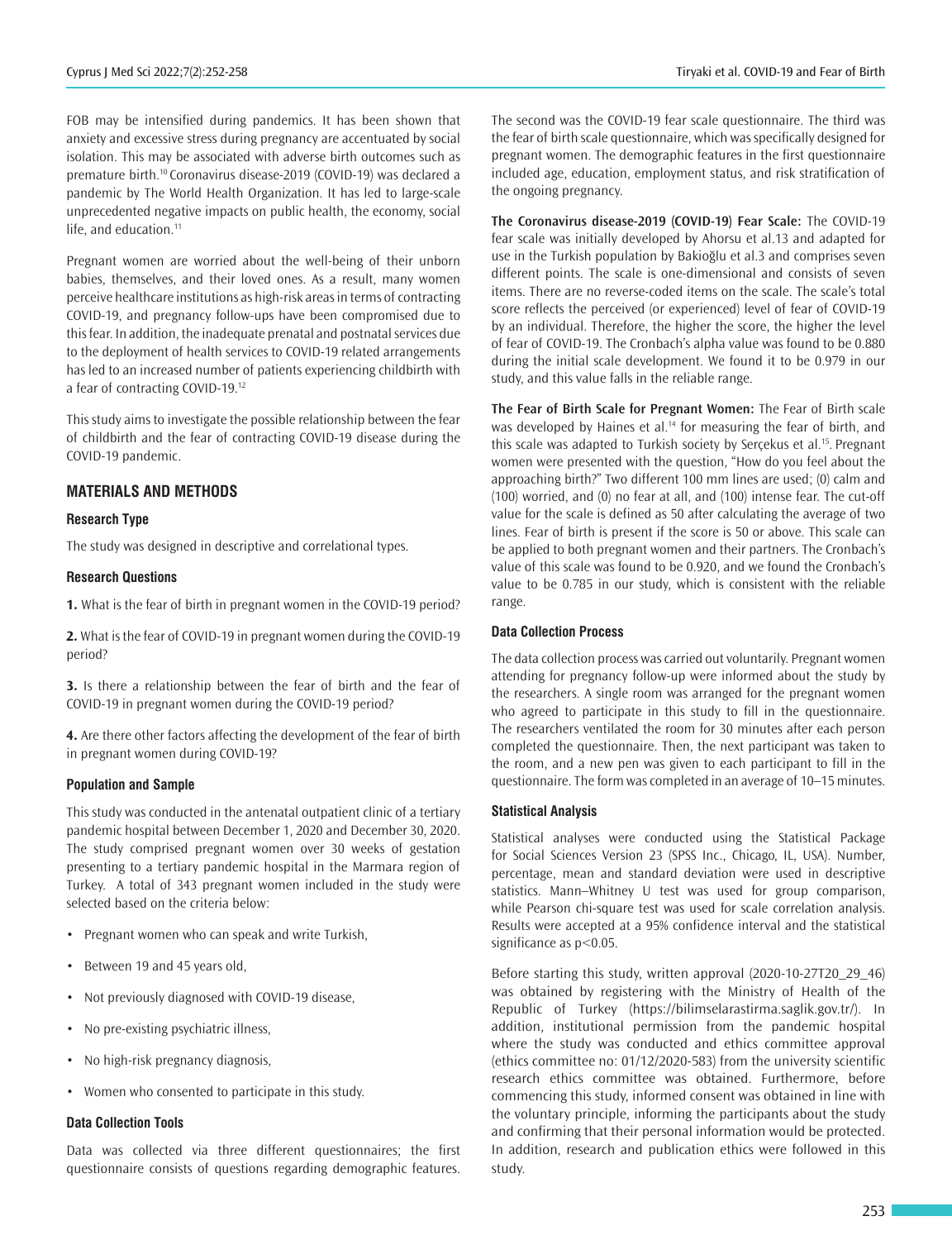## **RESULTS**

The mean age of the pregnant women participating in this study was  $29.07\pm5.90$  years and the gestational week was  $35.51\pm2.70$  weeks. In addition, 13.4% of the participants were smokers, and 48.1% were primary school graduates. It was observed that 27.1% of the pregnant women were having their first pregnancy, and 92.2% of those who gave birth before did not have any problems in their previous deliveries.

It was observed that 43.7% of the participants had at least one relative diagnosed with COVID-19 during their pregnancy (Table 1). When the pregnant women were asked about their behavior during the COVID-19 period, it was seen that 13.1% answered "no" and 57.1% answered "I do not know" to whether a mother diagnosed with COVID-19 can breastfeed her baby.

During this period, 94.5% of the participants were found to have increased the frequency of washing their hands, 39.4% did not go out unless it was necessary, and 99.1% gave importance to wearing a mask when they had to go out, while all participants were observed to comply with social distancing (Table 1).

According to the scores obtained from the COVID-19 Fear scale, it was found that the scale mean score of pregnant women was 19.33±7.52, while the majority of the participants scored 21 points and above (Figure 1).

The fear of birth scale mean score of the participants was  $61.7 \pm 30.09$ , and according to the cut-off score, 25.7% (n=88) did not have a fear of birth, while 74.3% (n=255) experienced a fear of birth. Additionally, it was concluded that 81 pregnant women (23.6%) who gave ten total points on the scale experienced a severe fear of birth (Figure 2).

It was observed that pregnant women had more fear of COVID-19  $(19.69\pm7.63)$  due to the fear of contracting the virus during the pandemic period, and as a result, the participants experienced a fear of birth (64.25±29.30). The researchers found that those who were worried about having COVID-19 before birth experienced an increased fear of COVID-19 (20.08 $\pm$ 7.36) and fear of birth (63.24 $\pm$ 30.15). Furthermore, it was found that pregnant women experienced more fear of COVID-19 (19.66 $\pm$ 7.42) and fear of childbirth (63.22 $\pm$ 29.65) due to the concern of having COVID-19 after birth, similar to before birth. In addition, it was observed that the participants who were worried about being separated from their babies after birth experienced more fear of COVID-19 (19.34 $\pm$ 7.40) and fear of birth (62.68 $\pm$ 30.29) (Table 2).

The total scores of the scales used in the study were examined with the Kolmogorov–Smirnov Normality test and found to be normally distributed (p>0.05). Relationships between the scales were examined with Pearson's Moments Multiplication Correlation. According to the statistical analysis results performed for this purpose, it was observed that there was a significant, positive, and moderate relationship between the COVID-19 Fear Scale and the Fear of Birth Scale of pregnant women (p<0.001) (Table 3).

In this study, the predictive power of COVID-19 fear on the fear of childbirth in pregnant women was examined. In order to search for an answer to this basic issue. Regression analysis of the scales to predict total means was performed. When Table 4 is examined, it is seen that the COVID-19 fear level is a significant predictor of the fear of birth  $[R =$ 0.400,  $R^2 = 0.160$ , F (1,360) = 64.958, p<0.001]. It can be said that the

fear of COVID-19 can explain 15.8% of the total variance regarding the fear of birth. According to the regression analysis results, the regression equation for predicting fear of birth is given below.

Fear of Birth =  $(30.821) + (1.160)$  x COVID-19 Fear Scale

## **DISCUSSION**

In this study examining both the Fear of Childbirth and the fear of contracting COVID-19, it was seen that the fear of COVID-19 was a predictor in the development of Fear of Childbirth. In addition, this study found that the fear of COVID-19 (mean: 19.33 points) in pregnant women was at a medium level (Figure 1).

In the study where the Turkish validity version of the scale used was made, the mean score of the scale was determined to be  $19.44$ .<sup>3</sup> In a study in which the fears of female and male participants (n=649) about COVID-19 disease were examined, it was emphasized that the fear of COVID-19 was higher in women, and this was because women were more emotional.<sup>16</sup> Women have an emotional nature due to both their gender and the factor of pregnancy. Since most pregnant women (n=223) see healthcare workers as their source of information on COVID-19, expressing their feelings and thoughts about COVID-19 will partially reduce their fears and comfort them. It is seen that approximately one-fourth (23.6%) of the pregnant women participating in this study experienced severe fear of birth (Figure 2). In the last trimester of pregnant women in a study conducted on this issue in Turkey, there was increased concern regarding birth and baby care.<sup>17</sup> In a study examining the prevalence of indigenous and immigrant pregnant women (n=606) in Sweden, it was found that 22% of local pregnant women and 37% of immigrants experienced birth fear.<sup>18</sup> In a study conducted with a different scale in Egypt, it was seen that 55.33% of women experienced fear of birth.<sup>19</sup> The high rate of fear of birth in pregnant women in different countries such as Sweden and Egypt are similar to our study. The high level of fear of birth in different societies with cultural differences suggests that this fear is universal and requires the awareness of health professionals working in obstetrics. We are convinced that delivery should be evaluated with simple, understandable scales or questionnaires, if possible, before planning or during a pregnancy. When a pandemic situation such as COVID-19 is added to this process, it can be seen that this fear increases. There are not enough studies in the literature regarding the fear of childbirth during a pandemic period. Therefore, it should not be forgotten that healthcare professionals should consider this finding. There was a significant relationship between the participants' fear of contracting COVID-19 before and after birth, between the worry of separation with the baby after birth, and the fear of COVID-19 and the fear of birth (Table 2). In a study conducted in Iran, it was reported that the fear of having COVID-19 during pregnancy affects the mental health of the pregnant women. Pregnant women worry about contracting the disease and infecting their babies and loved ones.<sup>20</sup> In one study that stated that women with a fear of delivery during pregnancy had a high tendency to postpartum depression, it was emphasized that there was a significant relationship between smoking, low education levels, a history of psychiatric illnesses before pregnancy, depressive symptoms during pregnancy, and the fear of delivery.<sup>21</sup> In a case report study in which a pregnant woman gave birth at home due to an excessive fear of COVID-19, it was stated that the pregnant woman did not want to go to the hospital despite Rh incompatibility, and the postnatal period was managed at home by the midwife who had followed the pregnancy. $22$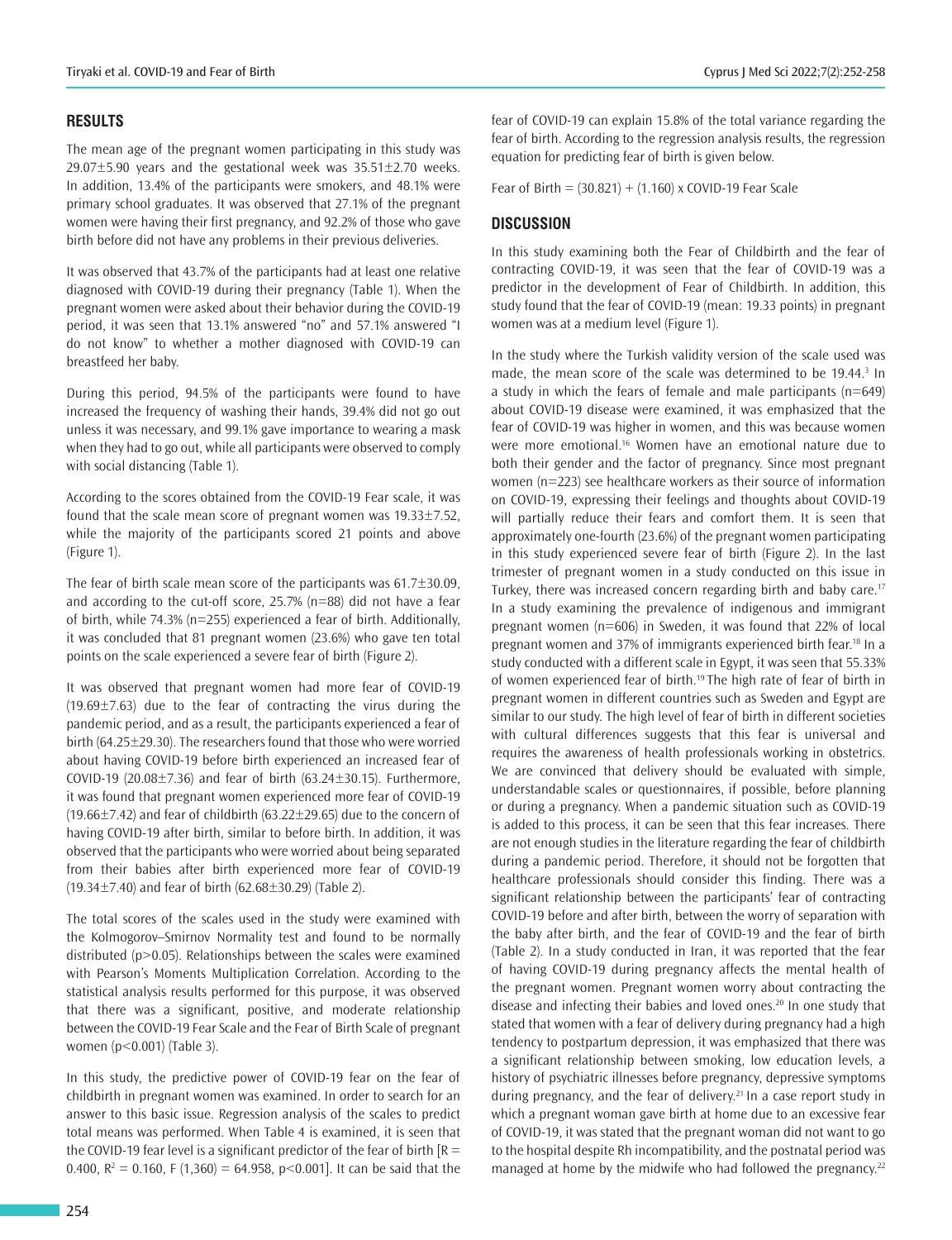| Table 1. Descriptive data of participants                 |                                      |             |             |  |  |  |
|-----------------------------------------------------------|--------------------------------------|-------------|-------------|--|--|--|
| Sociodemographic variables                                | $\mathsf{n}$                         | $\%$        |             |  |  |  |
| Age                                                       | 29.07±5.90 years (min: 19 - max: 44) |             |             |  |  |  |
| <b>Smoking</b>                                            | Yes                                  | 46          | 13.4%       |  |  |  |
|                                                           | No                                   | 297         | 86.6%       |  |  |  |
|                                                           | Income is more than expenses         | 104         | 30.3%       |  |  |  |
| Income status                                             | Income is less than expenses         | 13          | 3.8%        |  |  |  |
|                                                           | Income is equivalent to expenses     | 226         | 65.9%       |  |  |  |
| <b>Family type</b>                                        | Nuclear family                       | 279         | 81.3%       |  |  |  |
|                                                           | <b>Extended family</b>               | 64          | 18.7%       |  |  |  |
| <b>Working status</b>                                     | Yes                                  | 63          | 18.4%       |  |  |  |
|                                                           | No                                   | 280         | 81.6%       |  |  |  |
|                                                           | Primary education                    | 165         | 48.1%       |  |  |  |
| <b>Educational status</b>                                 | High school/associate degree         | 140         | 40.8%       |  |  |  |
|                                                           | Undergraduate-Postgraduate           | 38          | 11.1%       |  |  |  |
| Obstetric history                                         |                                      |             |             |  |  |  |
| Pregnancy week                                            | 35.51±2.70 weeks (min: 30 - max: 40) |             |             |  |  |  |
|                                                           | Spontaneous                          | 328         | 95.6%       |  |  |  |
| Conceiving method                                         | Assisted reproductive techniques     | 15          | 4.4%        |  |  |  |
| <b>Planned pregnancy status</b>                           | Yes                                  | 254         | 95.6%       |  |  |  |
|                                                           | No                                   | 89          | 4.4%        |  |  |  |
| Previous delivery status                                  | Yes                                  | 250         | 72.9%       |  |  |  |
|                                                           | No                                   | 93          | 27.1%       |  |  |  |
| Problems in previous birth                                | Yes                                  | 20          | 7.8%        |  |  |  |
|                                                           | No                                   | 235         | 92.2%       |  |  |  |
| Chronic disease status                                    | Yes                                  | 32          | 9.3%        |  |  |  |
|                                                           | No                                   | 311         | 90.7%       |  |  |  |
|                                                           | First pregnancy                      | 97          | 28.3%       |  |  |  |
| Time between pregnancies                                  | Less than 1 year                     | 12          | 3.5%        |  |  |  |
|                                                           | 1-2 years                            | 56          | 16.3%       |  |  |  |
|                                                           | More than 2 years                    | 178         | 51.9%       |  |  |  |
|                                                           | Normal vaginal delivery              | 119         | 49.0%       |  |  |  |
| Previous delivery method                                  | Cesarean section                     | 124         | 51.0%       |  |  |  |
| Nearby COVID-19 infection status                          | Yes                                  | 150         | 43.7%       |  |  |  |
|                                                           | N <sub>0</sub>                       | 193         | 56.3%       |  |  |  |
| Information status about COVID-19                         |                                      |             |             |  |  |  |
| COVID-19 positive mother's ability to breastfeed her baby | Yes                                  | 102         | 29.7%       |  |  |  |
|                                                           | No                                   | 45          | 13.1%       |  |  |  |
|                                                           | Unknown                              | 196         | 57.1%       |  |  |  |
| Information sources about COVID-19                        | Media                                | 102         | 29.7%       |  |  |  |
|                                                           | Internet                             | 35          | 10.2%       |  |  |  |
|                                                           | Health employee                      | 223         | 65.0%       |  |  |  |
| Hand washing frequency (according to pre-pandemic)        | Yes                                  | 324         | 94.5%       |  |  |  |
|                                                           | No                                   | 19          | 5.5%        |  |  |  |
| Not going out unless required                             | Yes                                  | 135         | 39.4%       |  |  |  |
|                                                           | No                                   | 208         | 60.6%       |  |  |  |
| Wearing a mask when you have to go out                    | Yes                                  | 340         | 99.1%       |  |  |  |
|                                                           | No                                   | 3           | 0.9%        |  |  |  |
| Compliance with social distancing when having to go out   | Yes                                  | 343         | 100%        |  |  |  |
|                                                           | No                                   | $\mathbf 0$ | $\mathbf 0$ |  |  |  |
| COVID-19: coronavirus disease 2019, n: number.            |                                      |             |             |  |  |  |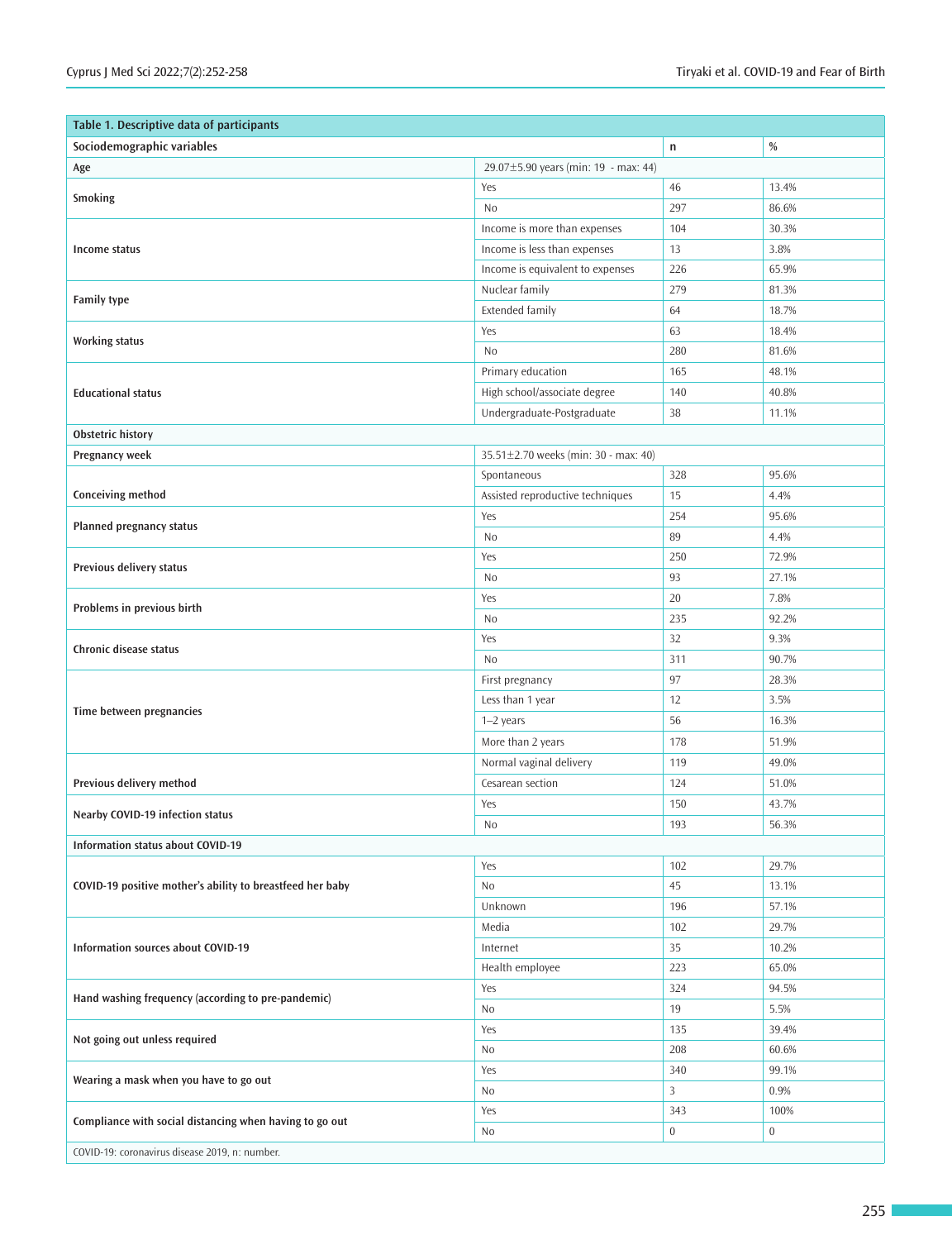In a study conducted on social media in the United States, it was reported that pregnant women (n=592) wanted to stay at home until the birth began and planned to leave hospital as soon as possible after birth, thus thinking that they would reduce their risk of contracting COVID-19. In addition, it was found in this study that some of the pregnant women (n=81) did not intend to give birth in a hospital, and



**Figure 1.** Distribution of COVID-19 fear responses.

According to the scores obtained from the COVID-19 Fear scale, it was found that the scale mean score of pregnant women was 19.33±7.52, while the majority of the participants scored 21 points and above.

COVID-19: coronavirus disease 2019





The fear of birth scale mean score of the participants was 61.7±30.09 and according to the cut-off score, 25.7% (n=88) did not have a fear of birth, while 74.3% (n=255) experienced fear of birth. It was concluded that 81 pregnant women (23.6%) who gave ten full points on the scale experienced severe fear of birth.

FOBS: The fear of birth scale, n: number

they were worried that they might become infected in the hospital and be separated from their babies.<sup>23</sup> Healthcare professionals may need to explain to pregnant women the demonstrated or possible effects of COVID-19 on the fetus and newborn in a language that the lay-person can understand. Good feelings such as being pregnant and knowing that you will be a mother should not be allowed to be overshadowed by such fears. In addition, investigating the social support (spouse, mother, sibling, friend, etc.) sources of pregnant women may also be effective in managing such fears.

One of our study findings is a significant positive correlation between the fear of childbirth and the fear of COVID-19 (Tables 3 and 4). In a qualitative study examining the adaptation of seven pregnant women to the pandemic process, researchers found three themes (pregnancy perception in a pandemic, coping with pregnancy, and supporting pregnant women).<sup>24</sup> In a study conducted with 190 pregnant women in Pakistan, it was reported that 74.7% of women were afraid of contracting COVID-19. It was observed that fear was higher in those who received service from a public hospital, had four or more pregnancies, and had low economic and educational levels.<sup>25</sup> Another study emphasized that 84.6% of pregnant women (n=242) had a high level of prenatal anxiety and fear of contracting COVID-19.<sup>24</sup> Some women may consider a home birth because they fear being infected with COVID-19 and the delivery room environment. However, delivery at home can adversely affect the health of the mother and baby. $25$  In a study comparing counseling and art therapy under the leadership of a healthcare professional to cope with the fear of childbirth, it was found that neither method was superior to the other; they are both effective in controlling the fear of birth.<sup>7</sup> In order to control the fear of birth, methods such as health professional counseling, group therapy, telephone support, cognitive behavioral therapy, and obtaining birth preparation support from a health professional are recommended.<sup>26</sup> Our research examining the relationship between the fear of birth and the fear of COVID-19 shows similar features with other studies. We think that a pregnant woman's ability to visit the hospital and delivery room environment in which she plans to give birth, communicate with the healthcare professionals involved in the delivery, and to participate in birth preparation training will help pregnant women control their fear of birth and COVID-19.

It is not known precisely when the COVID-19 pandemic will end. In addition to the possible social and economic uncertainties in this process, being at risk of becoming sick inevitably causes people to experience intense stress and anxiety. In such a period, undergoing significant periods of a women's life such as pregnancy and childbirth, will increase the stress and anxiety experienced. Therefore, preventive health care, education, and consultancy services should be provided without delay during pregnancy follow-up during a pandemic period.

When pregnant women come to their health check-ups, in addition to routine obstetric examinations, fear of childbirth and fear of COVID-19 should be evaluated with practical scales or brief questioning by healthcare professionals. According to these evaluation results, it is recommended that at risk pregnant women be followed closely, and if necessary, they should be referred to a psychologist or psychiatrist.

#### **Limitations and Strengths**

This study has several limitations such as the fact that generalization cannot be made since this study was carried out in a single center and also that a psychological assessment tool based on individuals' reports may weaken its objectivity. However, the study's strengths are its ability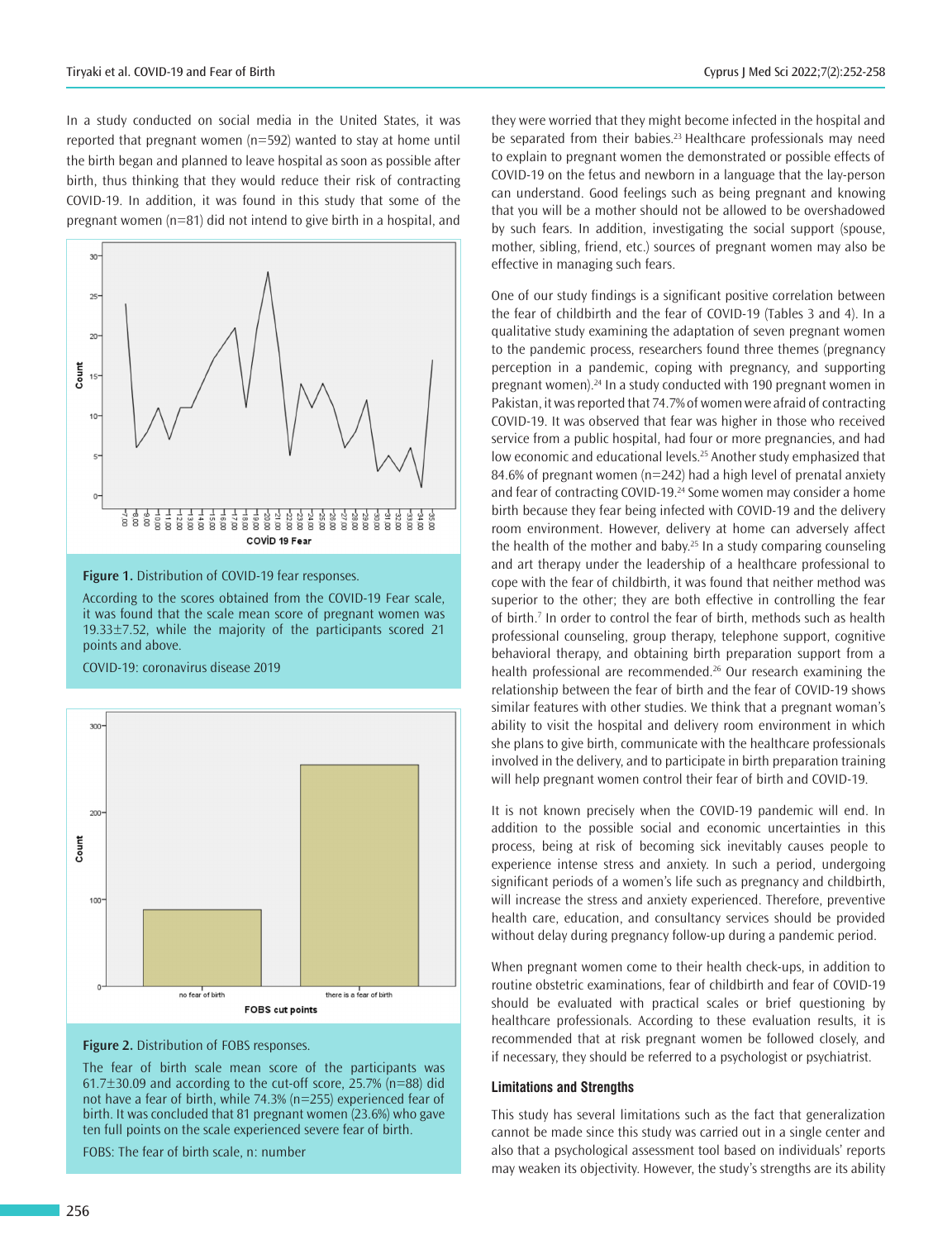| Table 2. Evaluation of the COVID-19 fear effect on the fear of birth                                   |                                          |                 |                                   |                 |  |  |  |  |
|--------------------------------------------------------------------------------------------------------|------------------------------------------|-----------------|-----------------------------------|-----------------|--|--|--|--|
|                                                                                                        | COVID-19 fear value, mean<br>(SD)        | p-value; U      | Fear of birth value, mean<br>(SD) | p-value; U      |  |  |  |  |
| The fear of contraction corona virus on arrival                                                        |                                          |                 |                                   |                 |  |  |  |  |
| Yes (n=302, 88%)                                                                                       | $19.69 \pm 7.63$                         | 0.010; 3819.000 | 64.25±29.30 43.29±29.76           | 0.000; 4657.500 |  |  |  |  |
| No (n=41, 12%)                                                                                         | $16.68 \pm 6.10$                         |                 |                                   |                 |  |  |  |  |
| Worry of contraction COVID-19 before birth                                                             |                                          |                 |                                   |                 |  |  |  |  |
| Yes (n=296, 86.3%)                                                                                     | 20.08±7.36 14.59±6.81<br>0.000; 3893.500 |                 | 63.24±30.15 52.34±28.22           | 0.008; 5308.500 |  |  |  |  |
| No (n=47, 13.7%)                                                                                       |                                          |                 |                                   |                 |  |  |  |  |
| Concern of contracting COVID-19 after birth                                                            |                                          |                 |                                   |                 |  |  |  |  |
| Yes ( $n=315, 91.8%$ )                                                                                 | 19.66±7.42                               | 0.003; 2928.000 | $63.22 \pm 29.65$                 | 0.003; 2946.500 |  |  |  |  |
| No $(n=28, 8.2%)$                                                                                      | $15.53 \pm 7.76$                         |                 | 45.17±30.65                       |                 |  |  |  |  |
| Worry of being separated from baby after birth                                                         |                                          |                 |                                   |                 |  |  |  |  |
| Yes (n=319, 93.0%)                                                                                     | 19.34±7.40                               | 0.589; 3575.500 | 62.68±30.29                       | 0.027; 2804.500 |  |  |  |  |
| No $(n=24, 7.0\%)$                                                                                     | $19.20 \pm 9.20$                         |                 | 49.37±24.59                       |                 |  |  |  |  |
| Mann-Whitney U test, p<0.05.<br>COVID-19: coronavirus disease 2019. SD: standard deviation. n: number. |                                          |                 |                                   |                 |  |  |  |  |

**Table 3. Relationship of COVID-19 fear and fear of birth scale Fear of birth scale COVID-19 fear** r p 0.400 **0.000** r: Pearson's correlation coefficient. P-values of the statistically significant correlation coefficients were shown as bold p<0.001.

COVID-19: coronavirus disease-2019.

| Table 4. Findings regarding the power of COVID-19 fear effect on the fear<br>of birth                                   |        |       |             |       |         |  |  |  |
|-------------------------------------------------------------------------------------------------------------------------|--------|-------|-------------|-------|---------|--|--|--|
| Dependent variable: fear of birth                                                                                       |        |       |             |       |         |  |  |  |
| Independent<br><b>Variables</b>                                                                                         | β      | SE,   | Std $\beta$ | Τ     | p-value |  |  |  |
| Constant                                                                                                                | 30.821 | 4.117 |             | 7.486 | 0.000   |  |  |  |
| Fear of COVID-19                                                                                                        | 1.600  | 0.198 | 0.400       | 8.060 | 0.000   |  |  |  |
| $R = 0.400/R^2 = 0.160/Ad$ justed $R^2 = 0.158$<br>$\Gamma = \Gamma A \cap \Gamma 0 \rightarrow \Gamma 0 \cap \Gamma 0$ |        |       |             |       |         |  |  |  |

 $F_{(1,360)} = 64.958, p=0.000$ 

SE: standard error, Std: standard, COVID-19: coronavirus disease 2019.

to raise awareness of the fear that may occur during pregnancy in order to provide the necessary support.

## **MAIN POINTS**

- When pregnant women come to their health check-ups, in addition to routine obstetric examinations, fear of childbirth and fear of COVID-19 should be evaluated with practical scales or brief questioning by healthcare professionals.
- According to the evaluation results, it is recommended that the pregnant women at risk be followed closely, and if necessary, they should be referred to a psychologist or psychiatrist.
- COVID-19 is a contributing factor in the increase of the fear of birth.

## **ETHICS**

**Ethics Committee Approval:** Ethics committee approval was obtained from Sakarya University Scientific Research Ethics Committee (decision no and date: 583-01/12/2020).

**Informed Consent:** Informed consent was obtained in line with the voluntary principle, informing the participants about the study and confirming that their personal information would be protected.

**Peer-review:** Externally peer-reviewed.

#### **Authorship Contributions**

Concept: Ö.T., K.G., Design: Ö.T., K.G., Supervision: Ö.T., K.G., M.S.B., Data Collection and/or Processing: Ö.T., Ö.D., K.G., M.S.B., Analysis and/ or Interpretation: Ö.D., Literature Search: M.S.B., Writing: Ö.T., K.G., M.S.B., Critical Review: Ö.T., M.S.B.

#### **DISCLOSURES**

**Conflict of Interest:** No conflict of interest was declared by the authors.

**Financial Disclosure:** The author declared that this study had received no financial support.

## **REFERENCES**

- 1. Chen H, Selix N, Nosek M. Perinatal anxiety and depression during COVID-19. J Nurse Pract. 2021; 17(1): 26-31.
- 2. Nodoushan RJ, Alimoradi H, Nazari M. Spiritual health and stress in pregnant women during the COVID-19 Pandemic. SN Compr Clin Med. 2020; 2(12): 2528-34.
- 3. Bakioğlu F, Korkmaz O, Ercan H. Fear of COVID-19 and positivity: mediating role of intolerance of uncertainty, depression, anxiety, and stress. Int J Ment Health Addict. 2021; 19(6): 2369-82.
- 4. O'Connell MA, Leahy-Warren P, Khashan AS, Kenny LC, O'Neill SM. Worldwide prevalence of tocophobia in pregnant women: systematic review and metaanalysis. Acta Obstet Gynecol Scand. 2017; 96(8): 907-20.
- 5. Stoll K, Fairbrother N, Thordarson DS. Childbirth fear: relation to birth and care provider preferences. J Midwifery Womens Health. 2018; 63(1): 58-67.
- 6. Gönenç İM, Aker MN, Güven H, Moraloğlu Tekin Ö. The effect of the personality traits of pregnant women on the fear of childbirth. Perspect Psychiatr Care. 2020; 56(2): 347-54.
- 7. Wahlbeck H, Kvist LJ, Landgren K. Art therapy and counseling for fear of childbirth: a randomized controlled trial. Art Therapy. 2020; 37(3): 123-30.